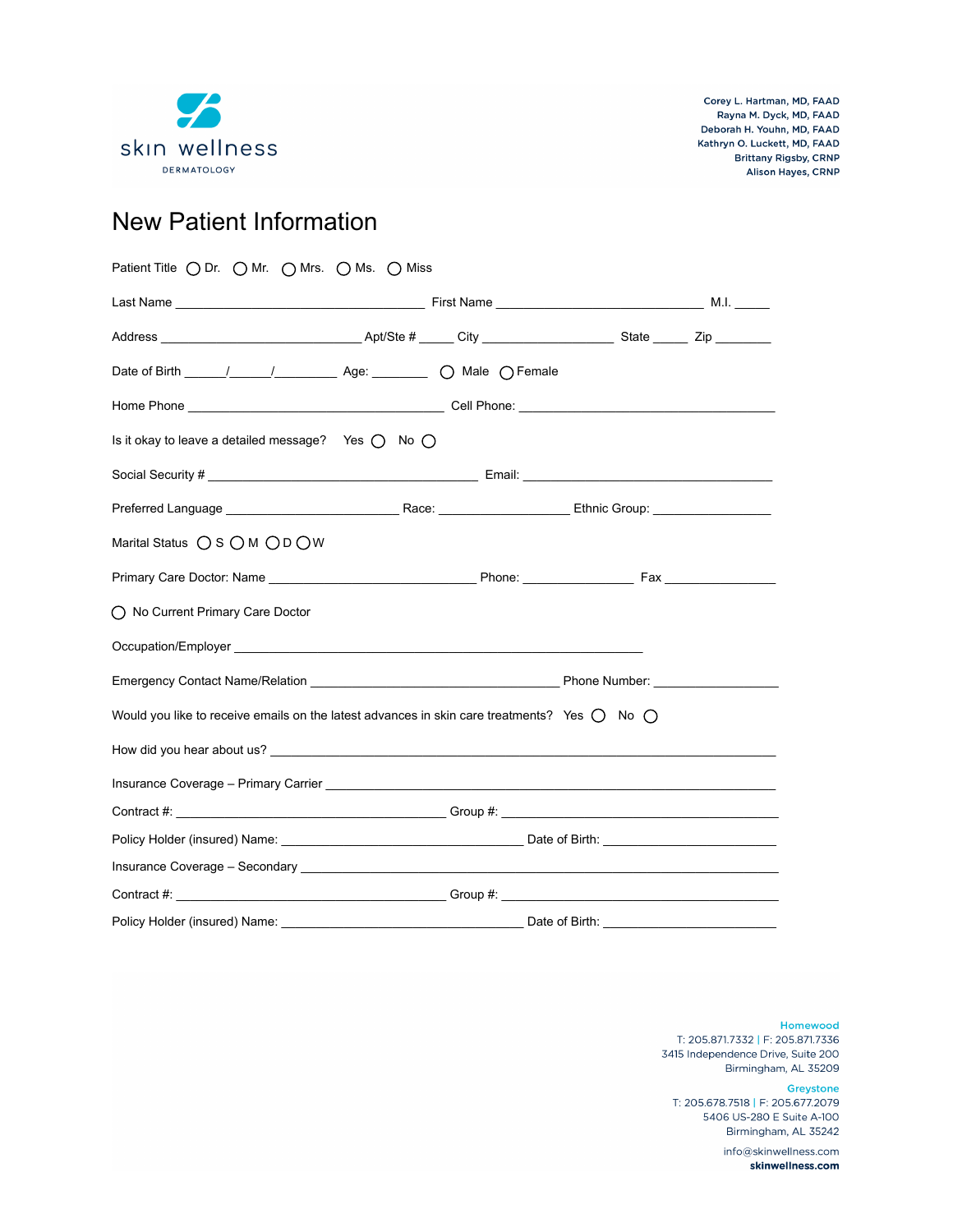

# Patient History and Intake Form

### **Past Medical History:** *(Please check all that apply.)*

| Anxiety                            | Depression                 | Hyperthyroid               |
|------------------------------------|----------------------------|----------------------------|
| Arthritis                          | <b>Diabetes</b>            | Hypothyroid                |
| Asthma                             | End Stage Renal Disease    | Leukemia                   |
| Atrial fibrillation                | <b>GERD</b>                | Lung Cancer                |
| <b>Bone Marrow Transplantation</b> | <b>Hearing Loss</b>        | Lymphoma                   |
| <b>Breast Cancer</b>               | <b>Hepatitis</b>           | <b>Prostate Cancer</b>     |
| Colon Cancer                       | <b>High Blood Pressure</b> | <b>Radiation Treatment</b> |
| <b>COPD</b>                        | <b>HIV/AIDS</b>            | <b>Seizures</b>            |
| <b>Coronary Artery</b>             | <b>High Cholesterol</b>    | Stroke                     |
| <b>Disease</b>                     |                            | <b>NONE</b>                |
|                                    |                            |                            |

Other \_\_\_\_\_\_\_\_\_\_\_\_\_\_\_\_\_\_\_\_\_\_\_\_\_\_\_\_\_\_\_\_\_\_\_\_\_\_\_\_\_\_\_\_\_\_\_\_\_\_

### **Past Surgical History:** *(Please check all that apply.)*

| Appendix Removed                                 | Kidney Removed (Right, Left)               |
|--------------------------------------------------|--------------------------------------------|
| <b>Biological Valve Replacement</b>              | Kidney Stone Removal                       |
| <b>Bladder Removed</b>                           | Kidney Transplant                          |
| Breast Biopsy (Right, Left, Bilateral)           | Lumpectomy (Right, Left, Bilateral)        |
| <b>Breast Reduction</b>                          | Mechanical Valve Replacement               |
| <b>Breast Implants</b>                           | Mastectomy (Right, Left, Bilateral)        |
| Colectomy: Colon Cancer Resection                | <b>Ovaries Removed: Endometriosis</b>      |
| Colectomy: Diverticulitis                        | <b>Ovaries Removed: Cyst</b>               |
| Colectomy: IBD                                   | Ovaries Removed: Ovarian Cancer            |
| <b>Coronary Artery Bypass</b>                    | Prostate Biopsy                            |
| Gallbladder Removed                              | Prostate Removed: Prostate Cancer          |
| <b>Heart Transplant</b>                          | Spleen Removed                             |
| Hysterectomy                                     | <b>TURP (Prostate Removal)</b>             |
| Hysterectomy: Fibroids                           | Testicles Removed (Right, Left, Bilateral) |
| Hysterectomy: Uterine Cancer                     | Tonsillectomy                              |
| Joint Replacement, Hip (Right, Left, Bilateral)  | <b>NONE</b>                                |
| Joint Replacement, Knee (Right, Left, Bilateral) |                                            |
| Joint Replacement within last 2 years            |                                            |

Other \_\_\_\_\_\_\_\_\_\_\_\_\_\_\_\_\_\_\_\_\_\_\_\_\_\_\_\_\_\_\_\_\_\_\_\_\_\_\_\_\_\_\_\_\_\_\_\_\_\_

\_\_\_ Kidney Biopsy (Nephrectomy)

### Homewood

T: 205.871.7332 | F: 205.871.7336 3415 Independence Drive, Suite 200 Birmingham, AL 35209

#### Greystone

T: 205.678.7518 | F: 205.677.2079 5406 US-280 E Suite A-100 Birmingham, AL 35242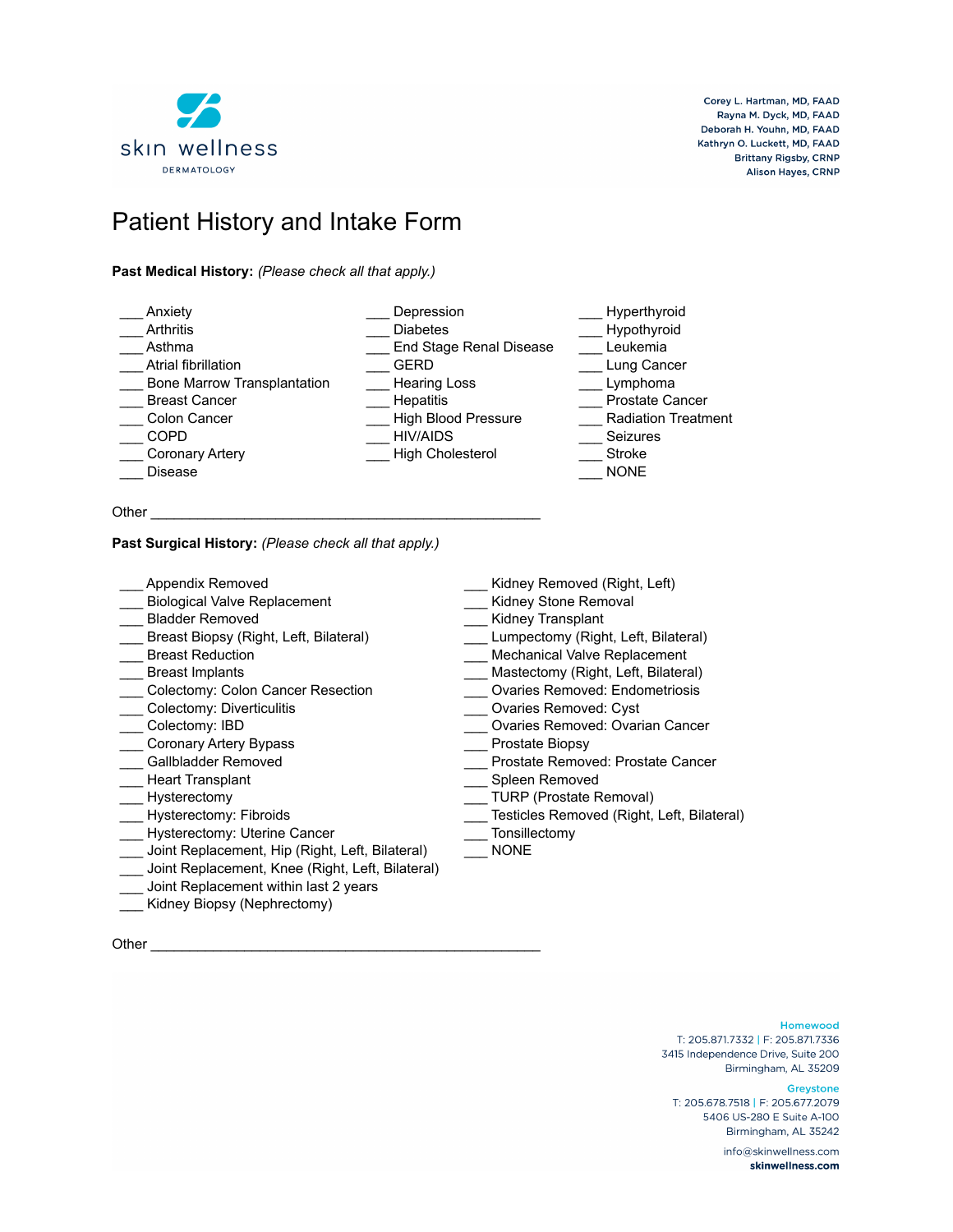

# Patient History and Intake Form (continued)

**Skin Disease History:** *(Please check all that apply.)*

| Acne<br><b>Actinic Keratoses</b><br>Asthma<br><b>Basal Cell Skin Cancer</b><br><b>Blistering Sunburns</b> | Dry Skin<br>Eczema<br>Flaking or Itchy Scalp<br>__ Hay Fever/Allergies<br>Melanoma | Poison Ivy<br><b>Precancerous Moles</b><br>Psoriasis<br>Squamous Cell Skin Cancer<br><b>NONE</b> |  |  |  |
|-----------------------------------------------------------------------------------------------------------|------------------------------------------------------------------------------------|--------------------------------------------------------------------------------------------------|--|--|--|
|                                                                                                           |                                                                                    |                                                                                                  |  |  |  |
| Do you wear sunscreen? $\bigcirc$ Yes $\bigcirc$ No                                                       |                                                                                    |                                                                                                  |  |  |  |
| If yes, what SPF? _______________                                                                         |                                                                                    |                                                                                                  |  |  |  |
| Do you tan in a tanning salon? ( Yes ( No                                                                 |                                                                                    |                                                                                                  |  |  |  |
| Do you have a family history of Melanoma? $\circlearrowright$ Yes $\circlearrowright$ No                  |                                                                                    |                                                                                                  |  |  |  |
|                                                                                                           |                                                                                    |                                                                                                  |  |  |  |
| Medications: (Please list all current medications and dosage.)                                            |                                                                                    |                                                                                                  |  |  |  |
|                                                                                                           |                                                                                    |                                                                                                  |  |  |  |
|                                                                                                           |                                                                                    |                                                                                                  |  |  |  |
| Allergies: (Please list all allergies.)                                                                   |                                                                                    |                                                                                                  |  |  |  |
|                                                                                                           |                                                                                    |                                                                                                  |  |  |  |
|                                                                                                           |                                                                                    |                                                                                                  |  |  |  |

Homewood

T: 205.871.7332 | F: 205.871.7336 3415 Independence Drive, Suite 200 Birmingham, AL 35209

Greystone

T: 205.678.7518 | F: 205.677.2079 5406 US-280 E Suite A-100 Birmingham, AL 35242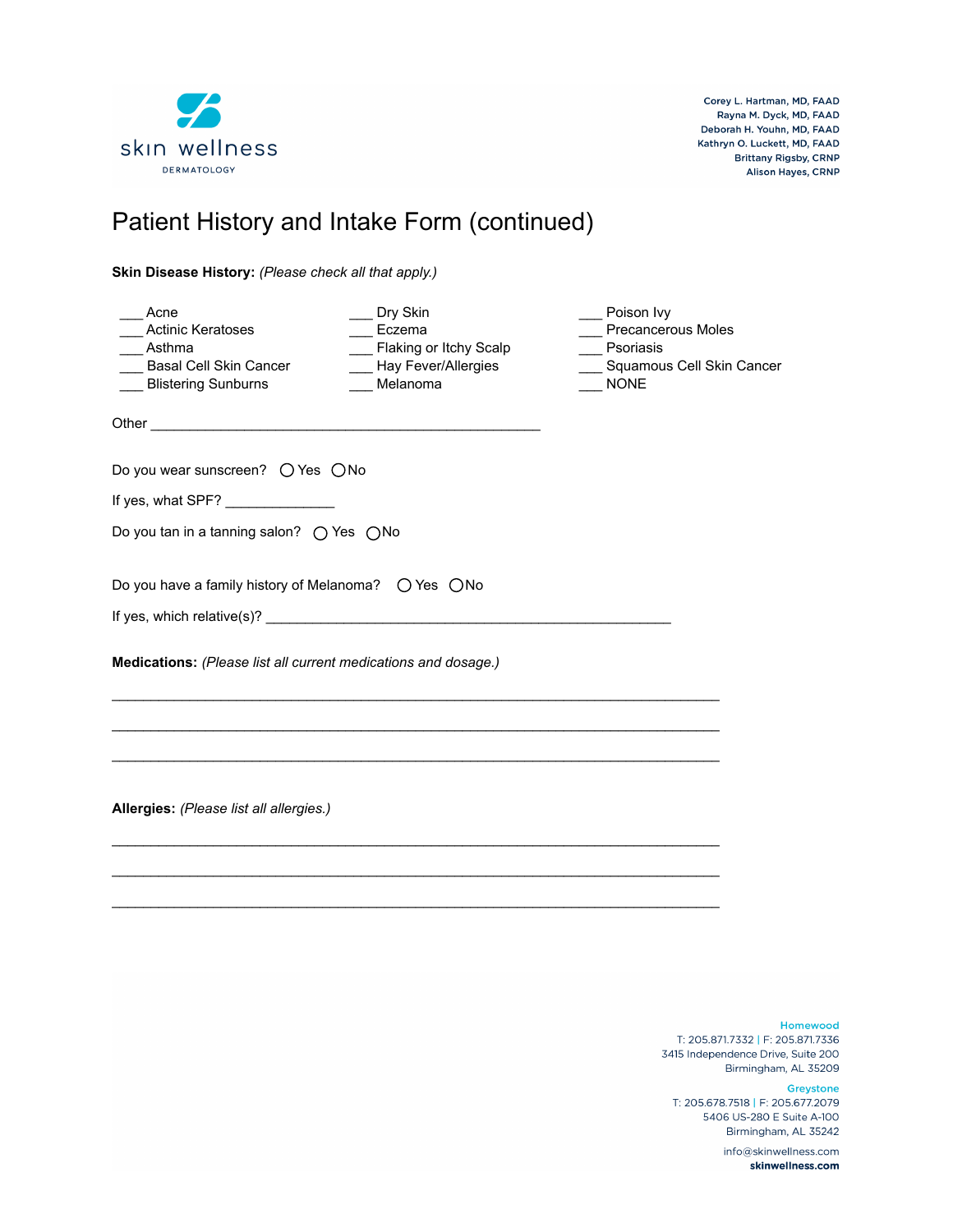

# Patient History and Intake Form (continued)

**Social History:** *(Please do not leave blank. Check all that apply.)*

| <b>Cigarette Smoking:</b> | <b>Alcohol Use:</b>       |
|---------------------------|---------------------------|
| Currently smokes          | Less than 1 drink per day |
| Has smoked in the past    | 1-2 drinks per day        |
| Never smoked              | 3 or more drinks per day  |
|                           | None                      |

**If you are 65+, have you ever received the Pneumonia Vaccine:** *(Please circle one.)* Yes or No

**Have you received the Influenza (flu) Vaccine?** *(Please circle one.)* Yes or No

**Preferred Pharmacy** 

Name \_\_\_\_\_\_\_\_\_\_\_\_\_\_\_\_\_\_\_\_\_\_\_\_\_\_\_\_\_\_\_\_\_\_\_\_\_\_

Phone \_\_\_\_\_\_\_\_\_\_\_\_\_\_\_\_\_\_\_\_\_\_\_\_\_\_\_\_\_\_\_\_\_\_\_\_\_\_

City or Zip Code \_\_\_\_\_\_\_\_\_\_\_\_\_\_\_\_\_\_\_\_\_\_\_\_\_\_\_\_\_\_

**Special Alerts** *(Please check all that apply.)* 

Are you pregnant or currently trying to get pregnant? Yes  $\bigcirc$  No  $\bigcirc$ 

- \_ Allergy to adhesive
- \_\_\_ Allergy to lidocaine
- \_\_\_ Allergy to topical antibiotics
- \_\_\_ Artificial heart valve
- \_\_\_ Artificial joint replacement
- \_\_\_ Blood thinners
- \_\_\_ Breast feeding
- \_\_\_ Defibrillator
- \_\_\_ MRSA
- Pacemaker
- Require antibiotics prior to surgical procedure
- Rapid heartbeat with epinephrine

Homewood

T: 205.871.7332 | F: 205.871.7336 3415 Independence Drive, Suite 200 Birmingham, AL 35209

Greystone

T: 205.678.7518 | F: 205.677.2079 5406 US-280 E Suite A-100 Birmingham, AL 35242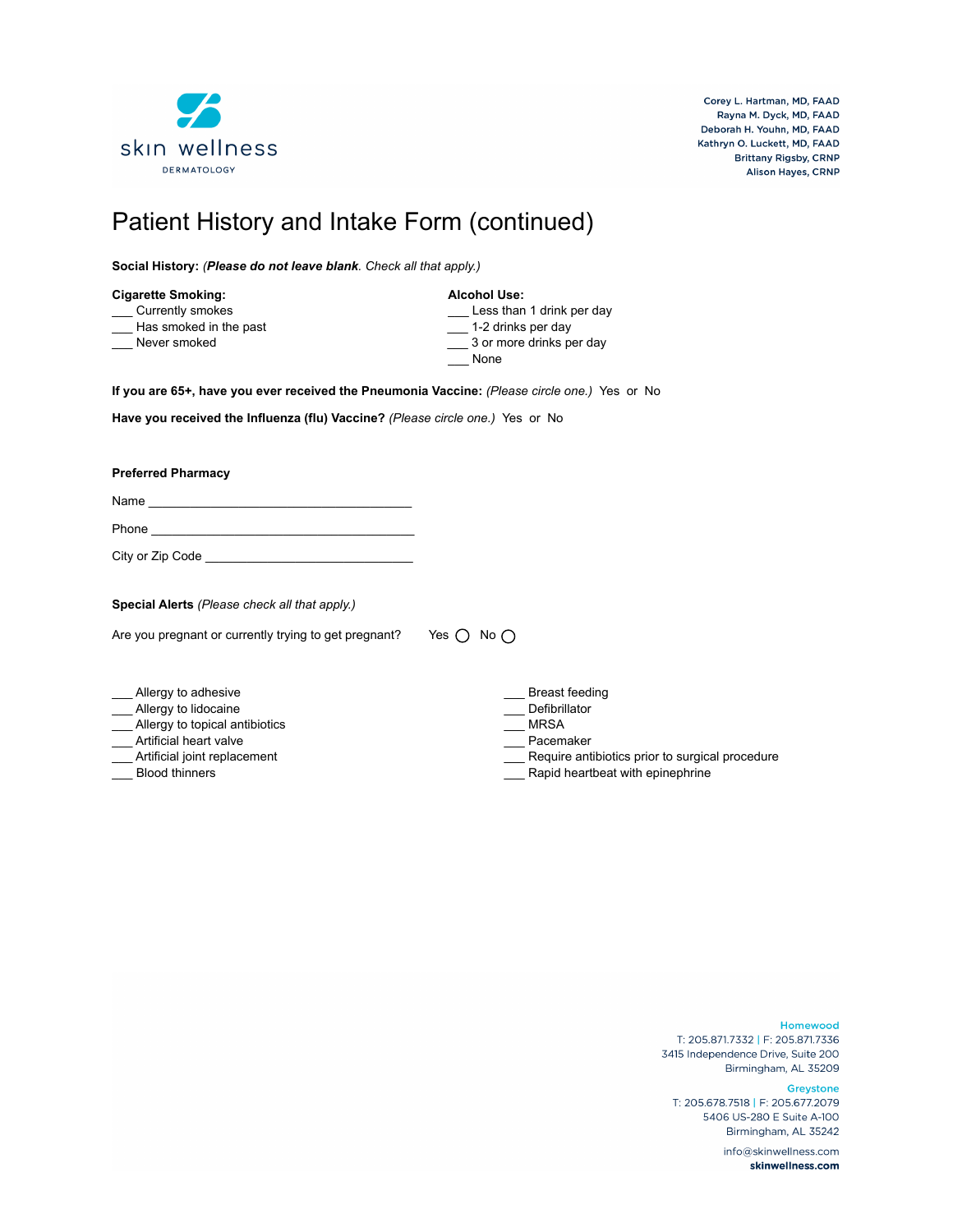

### Statement of Patient Financial Responsibility

### \*Please Initial

I understand that if Lam uninsured or have an insurance that is not accepted at the practice, I will be responsible for payment in FULL at the time of service.

I understand that all cosmetic procedures are not covered by insurance and I will be responsible for payment in FULL at the time of service

I understand all insurance copays must be paid in full at time of appointment and all deductibles must be current to be seen. Failure to make payments when requested could result in legal action. The undersigned agrees to pay all cost for collections, including a reasonable fee, and hereby waives his/her rights of exemption under the laws of the State.

I understand that I will be responsible for payment of any deductible and co-payment/ coinsurance as determined by your contract with your insurance carrier. We expect these payments at time of service. Many insurance companies have additional stipulations that may affect your coverage. You are responsible for any amounts not covered by your insurer. If your insurance carrier denies any part of your claim, or if you or your physician elects to continue past your approved period, you will be responsible for your balance in full.

\_\_\_\_ I authorize the release of medical information to my primary care or referring physician, to consultations if needed and as necessary to process insurance claims, insurance applications and prescriptions.

\_\_\_\_ I am aware that the practice has a Notice of Privacy Policies that contains a section of Patient Rights. I have been given the opportunity to review this notice and the option to obtain a personal copy.

Patient Signature \_\_\_\_\_\_\_\_\_\_\_\_\_\_\_\_\_\_\_\_\_\_\_\_\_\_\_\_\_\_\_\_\_ Date \_\_\_\_\_\_\_\_\_\_\_\_\_\_\_\_\_\_\_\_

### **Self-Pay**

In the event you do not have insurance coverage, we are pleased to offer a self-pay option for our patients. Effective January 1st, 2017 Skin Wellness Dermatology will charge \$150 for a new self-pay patient appointment and \$85 per followup self-pay appointment. The self-pay charge covers your visit with the provider, however, if additional services (i.e. biopsies, freezing, in office application of medication, etc.) are needed, they will hold individual charges. Please let us know when you make your appointment if you would like to utilize our self pay option.

> Homewood T: 205.871.7332 | F: 205.871.7336 3415 Independence Drive, Suite 200 Birmingham, AL 35209

Greystone T: 205.678.7518 | F: 205.677.2079 5406 US-280 E Suite A-100 Birmingham, AL 35242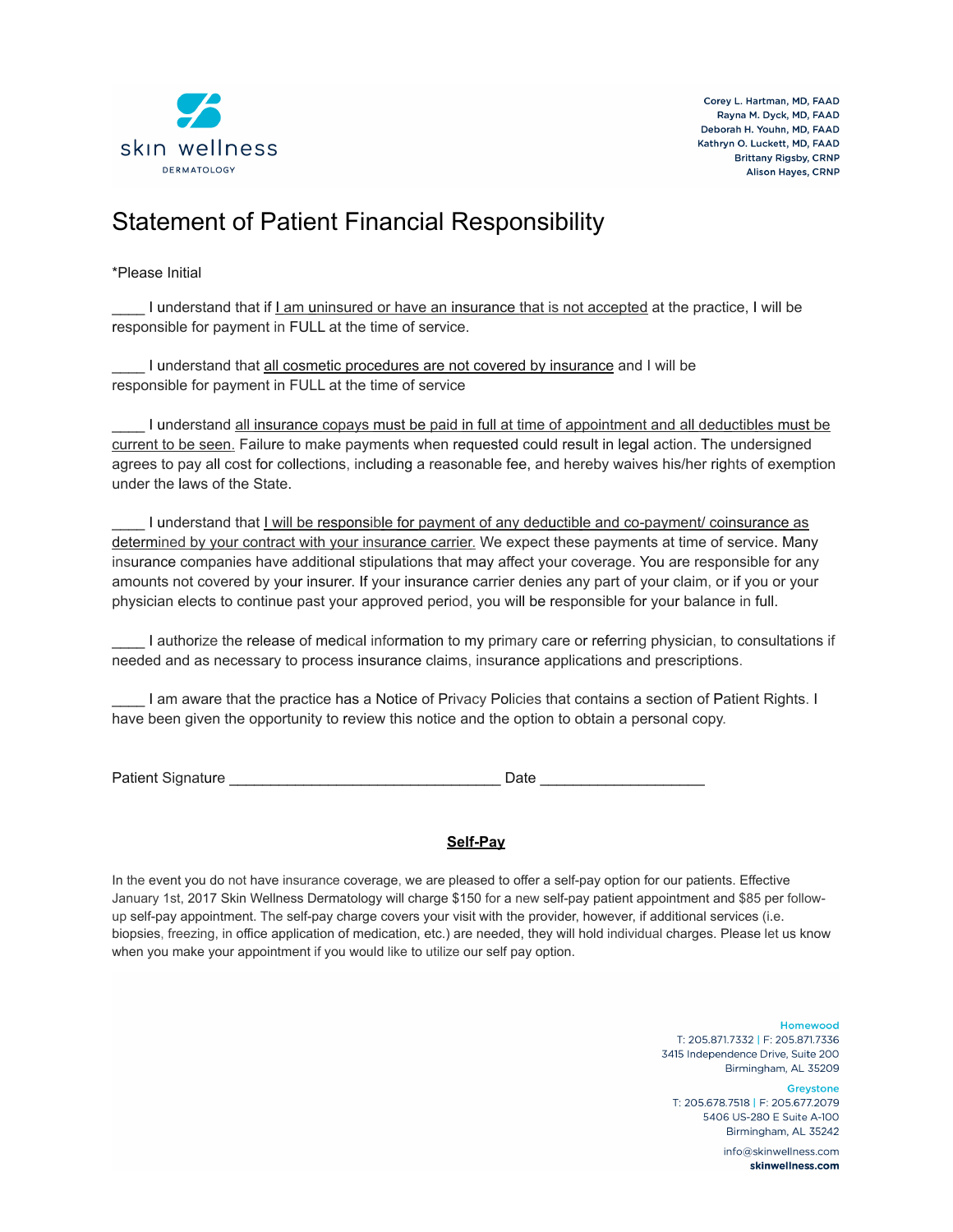

I do not have health insurance and will be responsible for services rendered here at Skin Wellness Dermatology. I agree to pay the practice the full and entire amount of treatment given to me or to the above named patient at each visit.

| Patient/Guarantor Signature | Date |
|-----------------------------|------|
|                             |      |

### No Recording Policy

Skin Wellness Dermatology prohibits the use of any recording devices in the waiting area or the exam rooms. Any unauthorized recording or photography may result in dismissal from the practice.

Patient Signature:

Date: \_\_\_\_\_\_\_\_\_\_\_\_\_\_\_\_\_\_\_\_\_\_\_\_\_\_\_\_\_\_\_\_\_\_\_\_\_\_\_

### Cancellation/ No Show/ Late Arrival Appointment Policy

Skin Wellness Dermatology is committed to providing you with excellent care and timely appointments.

No shows, late arrivals (15-minutes or more), and/or appointments cancelled with less than 24-hour advance notification inhibit us from treating you and others; and are subject to a \$50 administrative fee. This fee is not reimbursable by insurance and is the sole responsibility of the patient. A valid credit card must be provided/maintained for appointment scheduling.

Our office asks for a 48-hour notice of cancellation for surgical appointments. Failure to show up to the scheduled appointment without 48-hour advance notification will be subjected to a \$150 administrative fee. The fee is not reimbursable by insurance and are the sole responsibility of the patient. A valid credit card must be provided/maintained for appointment scheduling.

If you are running more than 15-minutes late, please contact us. We will always do our best to accommodate and get you in whenever we can.

When scheduling, please communicate to reception the primary reason(s) for your visit so that we may allot the appropriate amount of time to address; your concerns during your visit. We truly appreciate your cooperation and thank you in advance for helping us to serve you better.

Please indicate your preferred method of payment below: Card Type:

|  |  | Mastercard O Visa O American Express O Discover C |  |  |  |
|--|--|---------------------------------------------------|--|--|--|
|--|--|---------------------------------------------------|--|--|--|

Credit Card #:\_\_\_\_\_\_\_\_\_\_\_\_\_\_\_\_\_\_\_\_\_\_\_\_\_\_\_\_\_\_\_\_\_\_ Expiration Date:\_\_\_\_\_\_/\_\_\_\_\_\_\_

Billing Zip Code: example of CVV and CVV and CVV and CVV and CVV and CVV and CVV and CVV and CVV and CVV and CVV

Homewood T: 205.871.7332 | F: 205.871.7336 3415 Independence Drive, Suite 200 Birmingham, AL 35209

Greystone T: 205.678.7518 | F: 205.677.2079 5406 US-280 E Suite A-100 Birmingham, AI 35242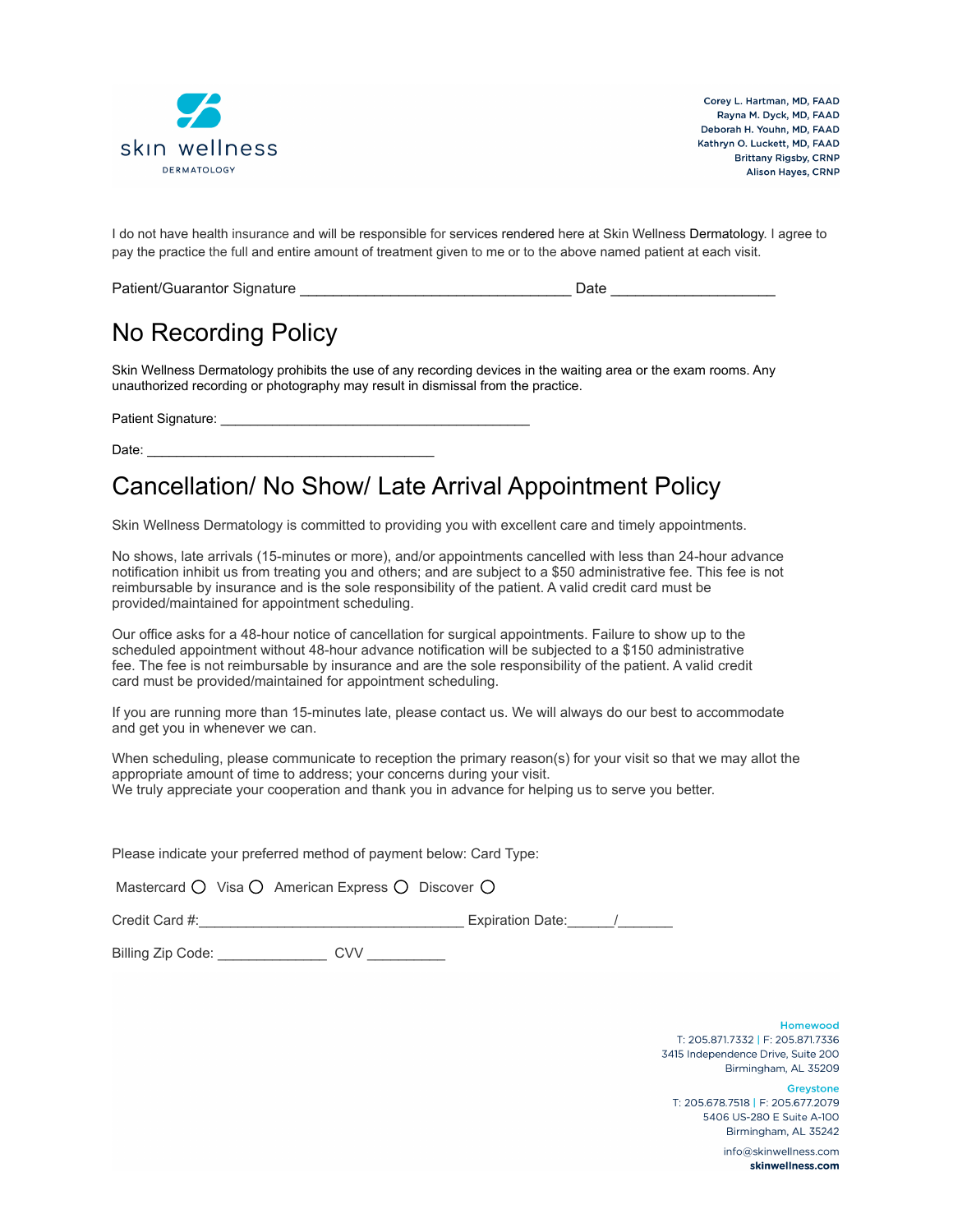

My signature confirms that I understand and accept Skin Wellness Dermatology's appointment policy.

Patient or Legal Guardian Full Name Patient or Legal Guardian Signature Date

# HIPAA Patient Consent Form

You have the right to request that we restrict how protected health information about you is used or disclosed for treatment, payment, or health care operations. We are not required to agree to this restriction, but if we do, we shall honor that agreement.

\_\_\_\_\_\_\_\_\_\_\_\_\_\_\_\_\_\_\_\_\_\_\_\_\_\_\_\_\_\_\_\_\_\_\_\_\_\_ \_\_\_\_\_\_\_\_\_\_\_\_\_\_\_\_\_\_\_\_\_\_\_\_\_\_\_\_\_\_\_\_\_\_\_ \_\_\_\_\_\_\_\_\_\_\_\_\_\_

By signing this form, you consent to our use and disclosure of protected health information about you for treatment. payment and health care operations. You have the right to revoke this Consent, in writing, signed by you. However, such a revocation shall not affect any disclosures we have already made in reliance on your prior Consent. The practice (HIPAA). provides this form to comply with the Health Insurance Portability and Accountability Act of 1996. (HIPAA).

### **The patient understands that:**

- Protected health information may be disclosed or used for treatment, payment, or health care operations
- The Practice has a Notice of Privacy Practices and that the patient has the opportunity to review this Notice
- The Practice reserves the right to change the Notice of Privacy Practices
- The patient has the right to restrict the uses of their information but the Practice does not have to agree to those restrictions
- The patient may revoke this Consent in writing at any time and all future disclosures will then cease
- The Practice may condition receipt of treatment upon the execution of this Consent.

I understand that as a part of my healthcare, this practice originates and maintains health records describing my history, symptoms, examination and test results, diagnosis, treatment, and any plans for future care or treatment.

 $\mathcal{L}_\mathcal{L} = \{ \mathcal{L}_\mathcal{L} = \{ \mathcal{L}_\mathcal{L} = \{ \mathcal{L}_\mathcal{L} = \{ \mathcal{L}_\mathcal{L} = \{ \mathcal{L}_\mathcal{L} = \{ \mathcal{L}_\mathcal{L} = \{ \mathcal{L}_\mathcal{L} = \{ \mathcal{L}_\mathcal{L} = \{ \mathcal{L}_\mathcal{L} = \{ \mathcal{L}_\mathcal{L} = \{ \mathcal{L}_\mathcal{L} = \{ \mathcal{L}_\mathcal{L} = \{ \mathcal{L}_\mathcal{L} = \{ \mathcal{L}_\mathcal{$ 

I wish to NOT disclose my medical information to anyone.

\_\_\_ I wish to GIVE permission to disclose my medical information.

You may disclose my information to the following family members and physicians:

Homewood T: 205.871.7332 | F: 205.871.7336 3415 Independence Drive, Suite 200 Birmingham, AL 35209

**Greystone** 

T: 205.678.7518 | F: 205.677.2079 5406 US-280 E Suite A-100 Birmingham, AI 35242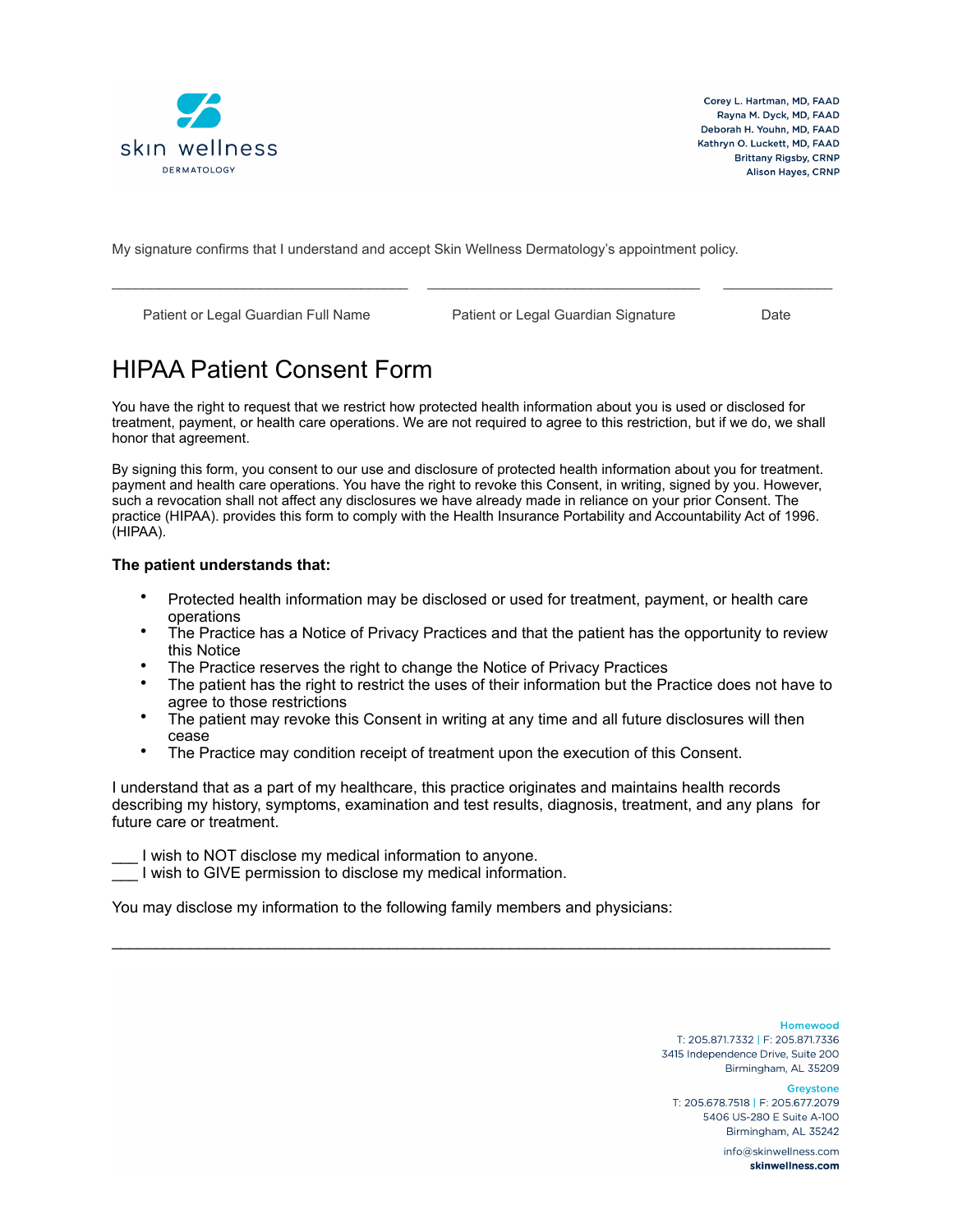

| Patient Signature: | Date |
|--------------------|------|
| Witness Signature: | Date |

 $\mathcal{L}_\text{max}$  , and the contribution of the contribution of the contribution of the contribution of the contribution of the contribution of the contribution of the contribution of the contribution of the contribution of t

### Office Procedures

The following information will help you understand our office procedures. These procedures are in place so that our staff can give the best care to all our patients. Thank you for allowing us to take care of you!

### **MEDICATION REFILLS**

Please allow up to 48 hours on all prescription requests. We try to do them the **SAME DAY** you call if possible, but **DO NOT** wait until last minute. We ask that you submit your request via the patient portal, as this can result in a quicker response time. You can also leave a voicemail on the office **NURSE** line to request a refill. Please leave your **full name, DOB, name of medication requested, pharmacy name and pharmacy phone number.** Please contact the office that you are seen in, either Homewood or Chelsea.

#### **LAB AND TEST RESULTS**

Some test and lab results can take up to 10-14 days. Your abnormal results will be called to you. Your normal results will be available on the patient portal. You may request a copy of your records.

#### **REFERRALS**

**You are responsible for insurance authorizations.** You will need to know if a referral is needed from your insurance company for your visit. If your doctor wants to refer you for a test, or to another specialist, please allow 5 days for the medical staff to process your referral.

### **MEDICAL RECORDS**

Medical records require a 72-hour notice and are \$1 per page for the first 25 pages, and 50**¢** for each additional page. A **medical records release** form must be on file for records to be released. Records can be faxed to another provider free of charge.

### **PHONE CALLS AND APPOINTMENTS**

- The appointment line voicemail is checked every hour. If you have a more urgent matter that needs to be handled, you may send an email to [info@skinwellness.com.](mailto:info@skinwellness.com)
- Please do not leave multiple messages on the nurse line. You can also submit request or questions through the patient portal or [info@skinwellness.com.](mailto:info@skinwellness.com)
- Three "No Show" appointments or recurrent cancellations will result in DISMISSAL FROM THE CLINIC. Please call as soon as you know you will not be able to make your appointment. Please see **APPOINTMENT POLICY** for further detail on fees that can be associated with same day cancellations and no-show appointments.

Homewood T: 205.871.7332 | F: 205.871.7336 3415 Independence Drive, Suite 200 Birmingham, AL 35209

Greystone T: 205.678.7518 | F: 205.677.2079 5406 US-280 E Suite A-100 Birmingham, Al. 35242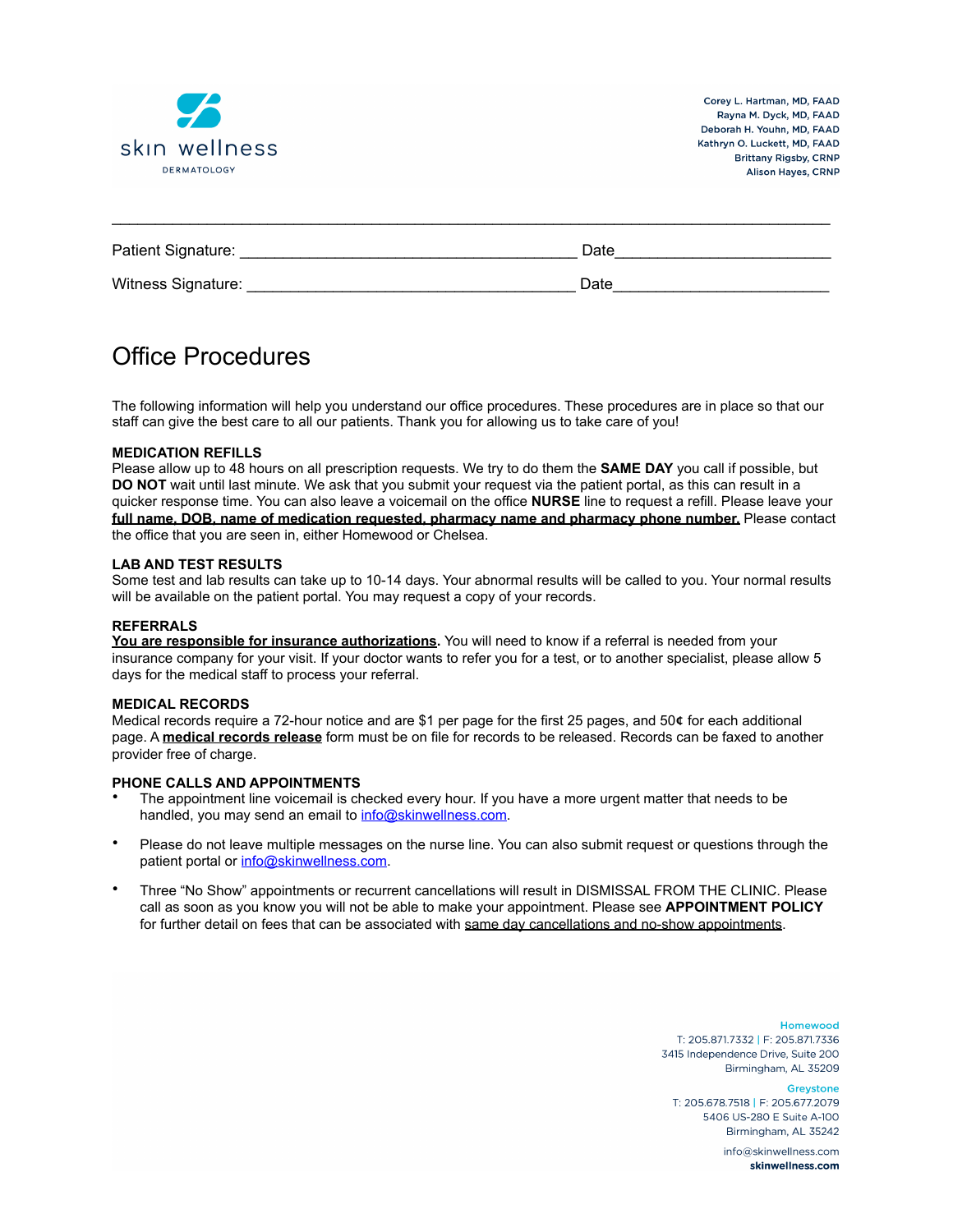

I authorize the staff of Skin Wellness Dermatology to leave message(s) concerning my care on the voicemail of the following phone number(s):

| E-mail:            |       |  |
|--------------------|-------|--|
| Patient Signature: | Date: |  |

## Photography Consent Form

I authorize Dr. Corey L. Hartman of Skin Wellness Dermatology/and or his staff to take photographs of me before, during and after any procedures I may enter into while under the doctor's care. I further agree that the doctor and/or his staff may use the negatives or prints made from such photographs for such purposes and in such manner as he may deem appropriate. My name will not be used unless I specifically agree that it may be used. I understand that these photos may be used for purposes including, but not limited to, educating future patients and in possible publications and promotions and that such use may be accomplished in any manner the doctor wishes, with the exception of the following:

I have entered into this agreement willingly and hereby waive any right to compensation for such uses as the doctor may determine. I also state that I and my successors or assigns hereby Dr. Corey L. Hartman of Skin Wellness Dermatology/and or his staff harmless from and against any claim for injury or compensation resulting from the activities authorized by this agreement.

The term "photograph" or "photo" as used in this agreement shall mean motion picture or still photography in any format, as well as videotape, video disc, and any other mechanical or digital means of reproducing images.

Please initial consent (yes) and no (non-consent) for each specified use:

For medical research, education, or science.

For use during in-office patient consultations.

For use on Skin Wellness Dermatology website.

\_\_\_\_ For external marketing, public relations use (including referral websites, print/television/social media that provides information about the physician, practice, or specific procedure).

**\_\_\_\_** For my name to be used as a reference to future patients.

Patient Signature: \_\_\_\_\_\_\_\_\_\_\_\_\_\_\_\_\_\_\_\_\_\_\_\_\_\_\_\_\_\_\_\_\_\_\_\_\_ Date: \_\_\_\_\_\_\_\_\_\_\_\_\_\_\_\_\_\_\_\_\_\_\_\_\_\_

Homewood T: 205.871.7332 | F: 205.871.7336 3415 Independence Drive, Suite 200 Birmingham, AL 35209

Greystone T: 205.678.7518 | F: 205.677.2079 5406 US-280 E Suite A-100

> Birmingham, AI 35242 info@skinwellness.com skinwellness.com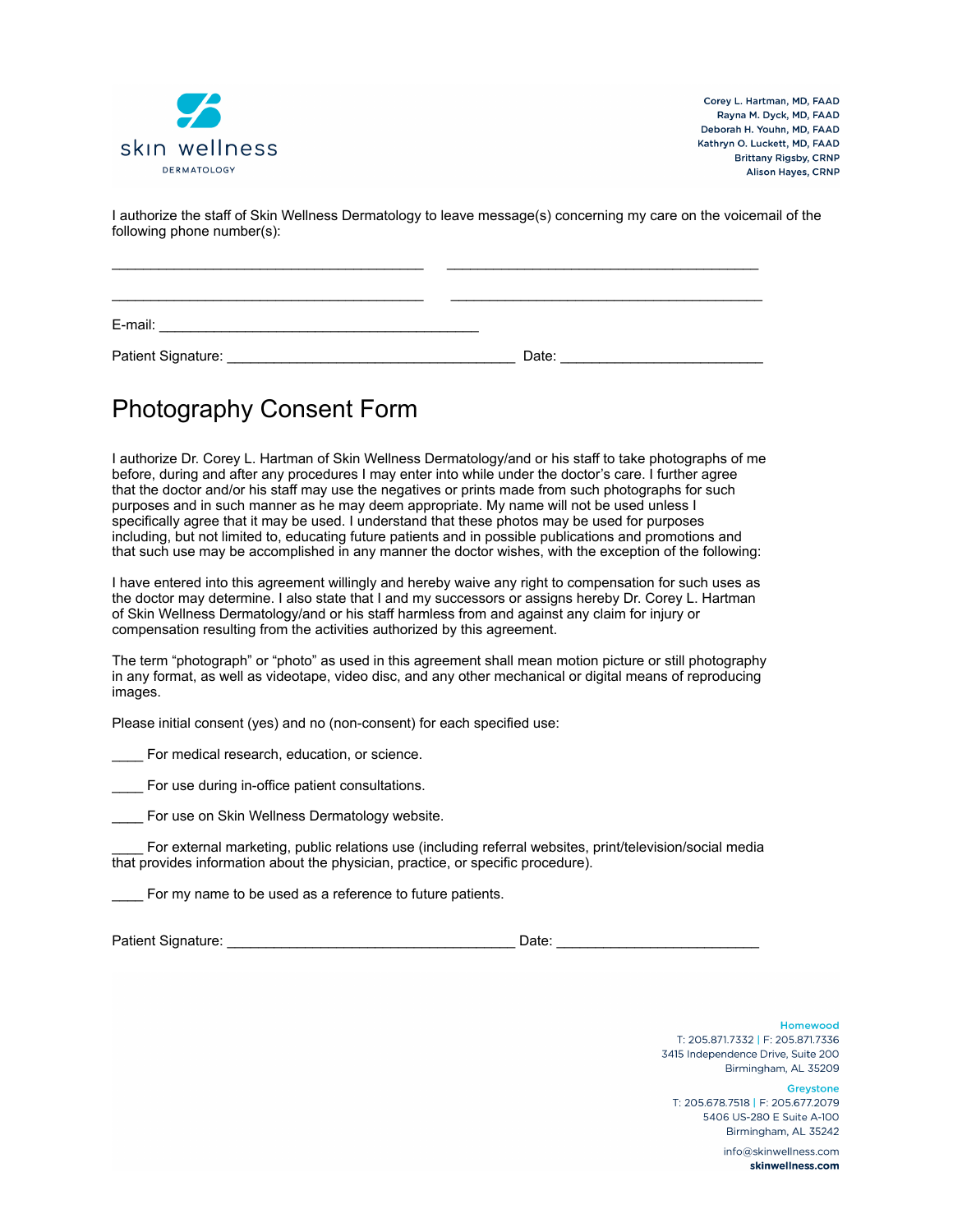

## Notice of Privacy Practices

#### **This notice describes how medical information about you may be used and disclosed and about how you can get access to this information. Please review it carefully.**

The policy of Skin Wellness Dermatology is to protect the confidentiality, integrity and security of the protected health and personal information of our patients and to prevent unauthorized access to, or the use or disclosure of such information. We are required by law to maintain the privacy of your health information and provide you with this notice of our duties and obligations. This policy applies to patients who are current or former patients of Skin Wellness Dermatology.

Individually identifiable health and personal information are any information obtained by Skin Wellness Dermatology in connection with providing healthcare treatment, obtaining payment and related health care operations. This relates to past, present or future information that Skin Wellness Dermatology receives from you as our patient.

Skin Wellness Dermatology collects personal information in order to learn about your medical history and medical conditions to render treatment and collect payment for our services. We gather this information from your patient forms, health questionnaires and other forms you will be asked to complete from time-to-time. In addition, we will assemble information based on our discussions and conversations with you, your personal representative and your family members. Your healthcare plan or insurance carrier may provide information to our office.

We will use this information to provide caring and quality medical care to you. Examples include diagnosis, treatment and communications such as follow up and appointment reminders, as well as treatment alternatives or other healthrelated benefits. As part of our standard treatment and healthcare operations, we may share information with a facility such as a hospital, laboratory, diagnostic service or healthcare provider to efficiently coordinate your treatment plan. For contracted insurers, your information will be used for claims management and to obtain payment from your insurance carrier. As required by your insurance contractor, we will exchange paper and electronic data with your insurance carrier for activities such as eligibility, benefit and coverage determinations, precertification, utilization review and related activities. For worker's compensation, information about work-related condition can be exchanged with the employer.

Your information is maintained in our office in our practice management computer system. We also maintain information about you in your medical chart Skin Wellness Dermatology limits the access to your protected health information to those employees and business associates who need to know that information. With some limitations, you have the right to inspect, amend, copy and receive an accounting of disclosures of your medical and billing records.

Effective Date: October 26, 2009 Page 1 of 2 NPP-1

Homewood T: 205.871.7332 | F: 205.871.7336 3415 Independence Drive, Suite 200 Birmingham, AL 35209

**Greystone** 

T: 205.678.7518 | F: 205.677.2079 5406 US-280 E Suite A-100 Birmingham, Al. 35242